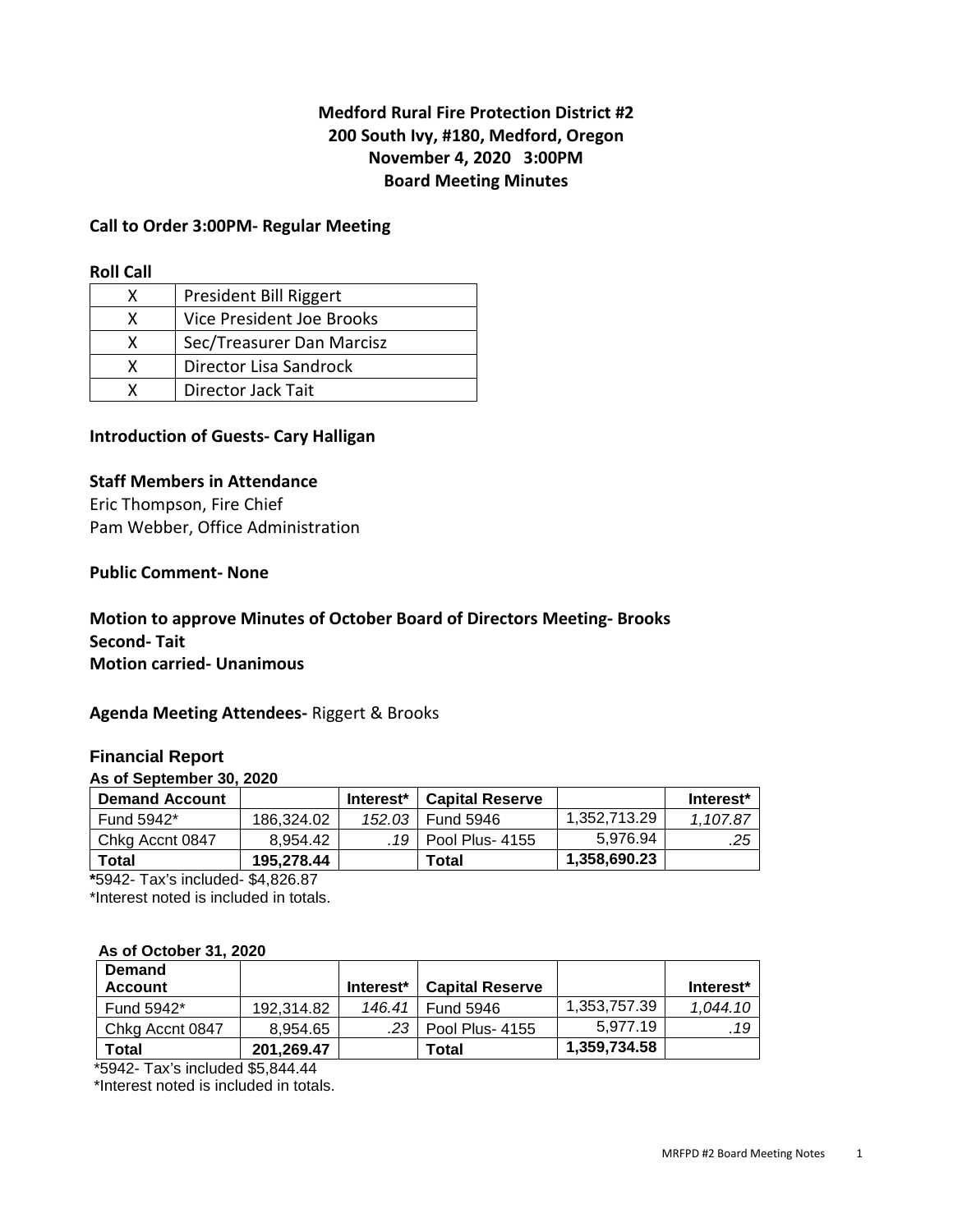| <b>Expenses</b> |                                                     |           | Line   |
|-----------------|-----------------------------------------------------|-----------|--------|
|                 | PO#1822 Cascade Fire Type III Hose/Foam             | 8540.00   | 1-5070 |
|                 | PO#1823 State of Oregon Gov Ethics Commission- Dues | 548.87    | 1-5075 |
|                 | PO#1824 Cascade Fire- SCBA Cylinders                | 4520.00   | 1-5070 |
|                 | PO#1825 SDAO- Annual Membership Dues                | 135.00    | 1-5050 |
|                 | PO#1826 Cascade Fire- Type III Equipment            | 1898.50   | 1-5070 |
|                 | Secretary/Treasurer Stipend                         | 350.00    | 1-5180 |
|                 | <b>Total</b>                                        | 15,992.37 |        |

**Motion to approve paying the expenses in the amount of \$15,992.37- Tait Second- Sandrock Motion carried- Unanimous** 

### **Correspondence- Marcisz**

Marcisz received a solicitation from SDIS liability insurance for directors who attend the monthly board meeting. Marcisz explained the offer and the board of directors are interested in finding out exactly what it covers. The total premium is \$1,482 per year to cover all five directors. Marcisz will report at the December meeting.

### **New Business**

### **Tax Collection & Budget impact with reduced tax revenue- Thompson**

Chief explained the maps and potential impact calculated for the board to discuss. He noted that it was a team effort to produce the maps and the impact. Input included the City Finance director, GIS and the county assessor's office. Chief made a recommendation to use the maps as a tool to have a conversation with the assessor's office to validate the calculation. Chief will supply the board of directors with a contact information.

There was a discussion regarding the amount of increase per year on mobile homes vs land and a review of how the City charges the board on the contract.

### **Donations & Fundraising- Sandrock**

Lisa recently had conversations with several citizens that would like to donate to their fire districts as a means to help out following the Almeda fire. The board looked to the Chief for some guidance. Chief suggested that the board first write a policy and procedure to accept donations. He noted they may need to establish a revenue account to deposit the donations. Marcisz will get additional information through the Special Districts Association and report at the December meeting.

Sandrock's intention is to start the conversation about fund raising to help recover some of the lost revenue. There was a discussion about how the donated funds could be utilized. Sandrock also suggested that that Board of Directors consider educating the district patrons on how the district is funded. This will be further discussed at the December meeting. By then Marcisz will have an update on revenue receipts.

Chief explained that Medford Fire will be reimbursed for a portion of personnel expenses and damaged equipment from the State Fire Marshal's office. He also informed the board about a local group from San George Estates and Glenwood mobile that raised funds for fire department equipment as a gesture of their appreciation.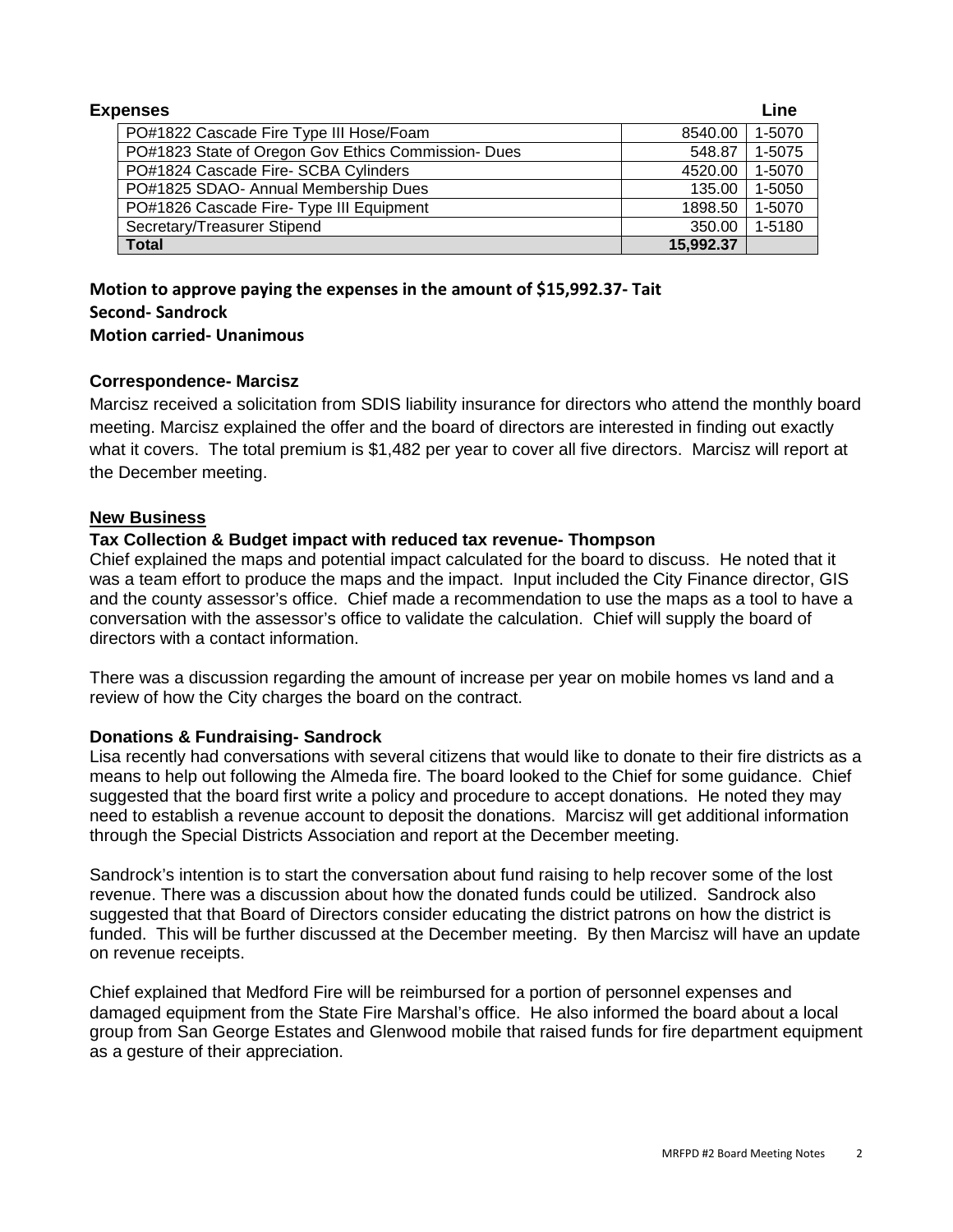### **Potential Assistance for JCFD#5- Riggert**

Riggert noted that he is very grateful for the working relationship with JC Fire District #5 and inquired if there was some way Medford could help JCFD#5 following the losses they experienced during the Almeda fire, such as the tender unit that was damaged. Chief Thompson has approached Chief Charles Henley regarding anything that Medford could do to assist them and offered to cover some of the JCFD#5 response area.

### **Old Business-** Item not on the agenda

### **Emergency Notification during the Almeda fire.**

Chief Thompson explained that there were challenges with the Emergency Notification system during the Almeda fire. In response to the challenges, Medford has introduced a Medford Emergency Evacuation Plan. The plan is divided into zones that will be coordinated through Medford Police, and Medford Public Works. It will include partnerships with local business and pre-established locations as a safe place to send people.

Medford did not have access to the mass notification systems during the Almeda incident. In an effort to improve emergency notifications to the citizens, Chief gained access to the Everbridge emergency notification system. This will give Medford the ability to make notifications.

## **Fire Chief's Report**

## **SCBA for Haz Mat Team**

Medford Fire has been a member of the OR State Fire Marshal Haz Mat team for over twenty years. We are designated Team 8. When Medford responds to an incident, they are reimbursed by the State Fire Marshal. The State supplies each department with the necessary equipment. Medford's SCBA's are expiring at the end of the year. Chief Baumgartner is working with the State regarding the expiring equipment. The State's procurement process takes several months. The state approached Chief Baumgartner if Medford Fire could place and pay for the order, that can be filled within 30-45 days. The State would then reimburse Medford. The process can be initiated faster through the reimbursement system, then the procurement system.

Marcisz noted that the funding is available. He asked for the sake of board's business process, that it is posted on a meeting agenda prior to any decisions. All members were in support of moving forward. It will be brought forward as a motion on the December agenda.

### **Pumper Purchase- Chief**

Chief would like to address the pumper purchase at the December meeting to determine if the purchase will be possible.

### **Good of the Order**

- Marcisz noted that Jackson County sent a document that stated the anticipated revenue following the Almeda fire.
- Marcisz informed the board of a recent state pool rate change to .075%
- Question posed about the district owned trailer- Chief has placed this item on hold.